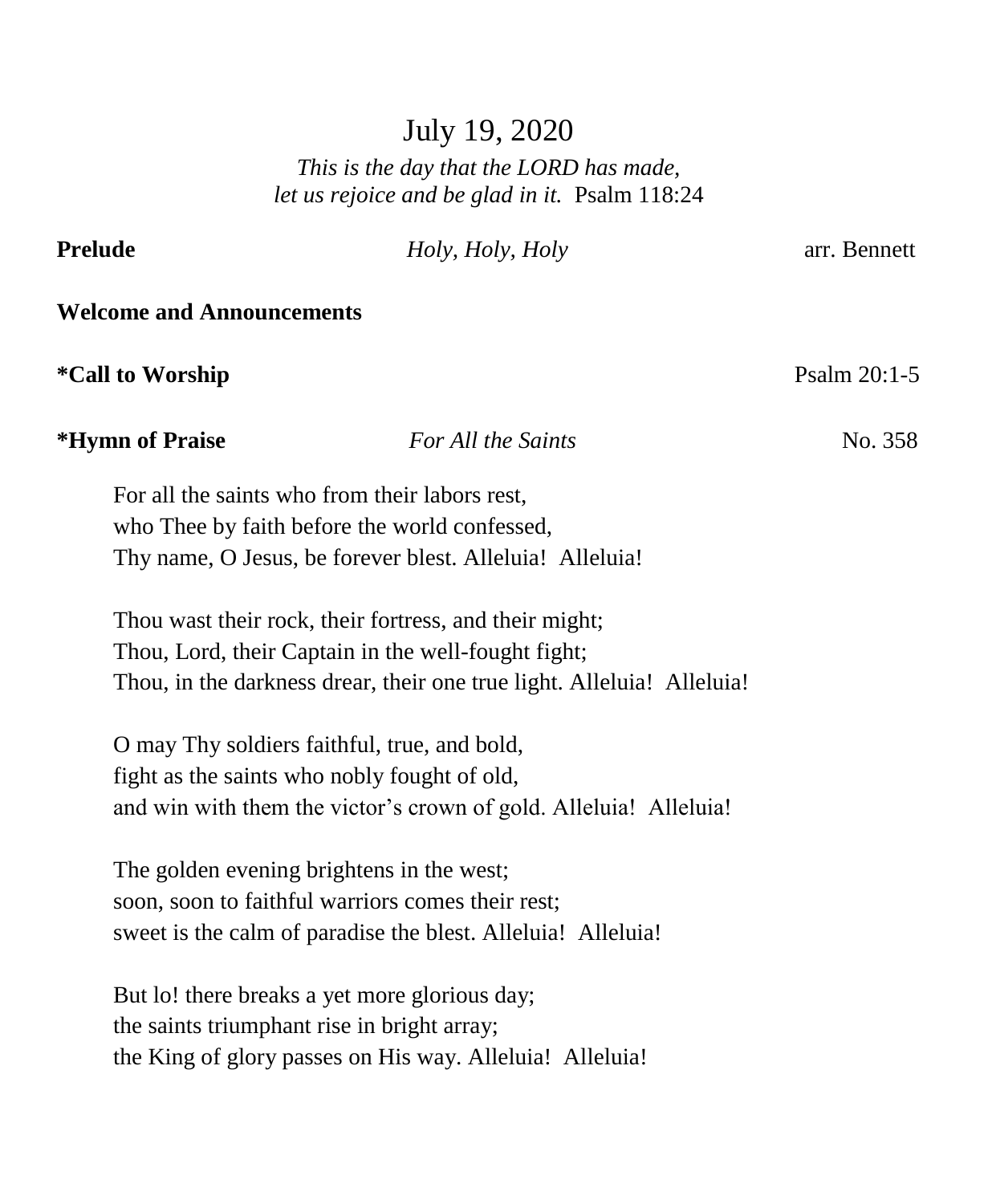From earth's wide bounds, from ocean's farthest coast, through gates of pearl streams in the countless host, singing to Father, Son, and Holy Ghost. Alleluia! Alleluia!

## **\*Prayer of Invocation**

### **Scripture Reading Exodus 4:18-31**

### **Prayer of Confession**

Almighty God, eternal Father, we acknowledge and confess to you that we were born in unrighteousness. Our life is full of sin and transgression; we have not gladly believed your Word nor followed your holy commandments. For your goodness' sake and for your name's sake, be gracious unto us, we pray, and forgive us all our sin, which is very great. In Jesus name, Amen.

## Assurance of Pardoning Grace Psalm 20:6-9

 $6$  Now I know that the LORD saves his anointed; he answers him from his holy heaven with the saving power of his right hand.  $\frac{7}{1}$  Some trust in chariots and some in horses, but we trust in the name of the LORD our God. <sup>8</sup> They are brought to their knees and fall, but we rise up and stand firm.  $9^{\circ}$  O LORD, save the king! Answer us when we call!

**\*Hymn of Thanksgiving** *All Glory, Laud, and Honor* No. 235

All glory, laud, and honor to Thee, Redeemer, King, to whom the lips of children made sweet hosannas ring! Thou art the King of Israel, Thou David's royal Son, who in the Lord's name comest, the King and blessed One!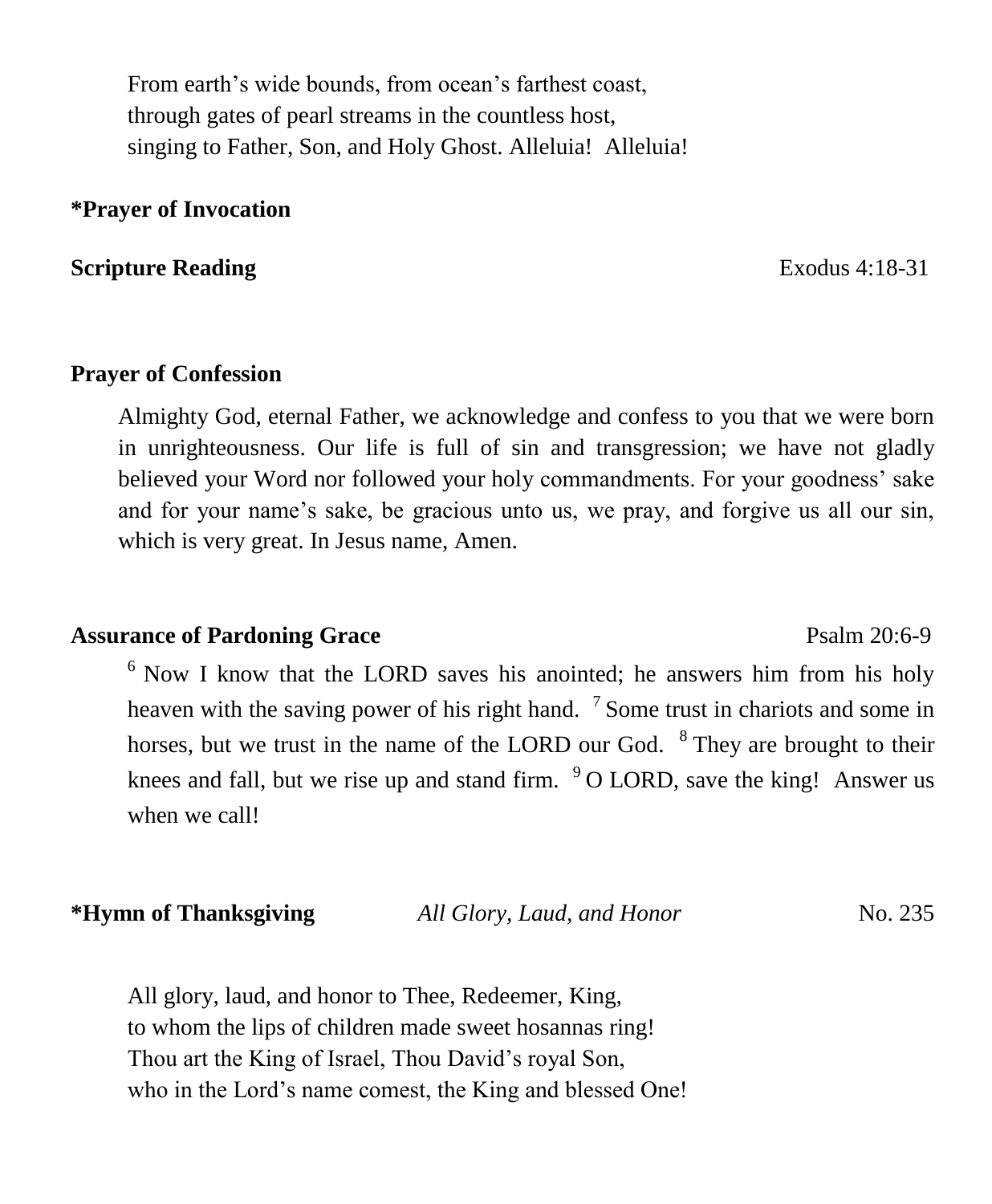The people of the Hebrews with palms before Thee went; our praise and prayer and anthems before Thee we present: to Thee, before Thy passion, they sang their hymns of praise; to Thee, now high exalted, our melody we raise.

Thou didst accept their praises; accept the prayers we bring, who in all good delightest, Thou good and gracious King! All glory, laud, and honor, to Thee, Redeemer, King. to whom the lips of children made sweet hosannas ring!

## **Westminster Shorter Catechism 55-56**

- Q. 55 What is forbidden in the third commandment?
- **A. The third commandment forbiddeth all profaning or abusing of anything whereby God maketh himself known.**
- Q. 56 What is the reason annexed to the third commandment?
- **A. The reason annexed to the third commandment is, that however the breakers of this commandment may escape punishment from men, yet the Lord our God will not suffer them to escape his righteous judgment.**

**Prayer of Intercession**

| *Hymn of Preparation | <b>Amazing Grace!</b> | No. 460 |
|----------------------|-----------------------|---------|
|----------------------|-----------------------|---------|

Amazing grace! How sweet the sound, that saved a wretch like me! I once was lost, but now am found, was blind, but now I see.

'Twas grace that taught my heart to fear, and grace my fears relieved; how precious did that grace appear the hour I first believed!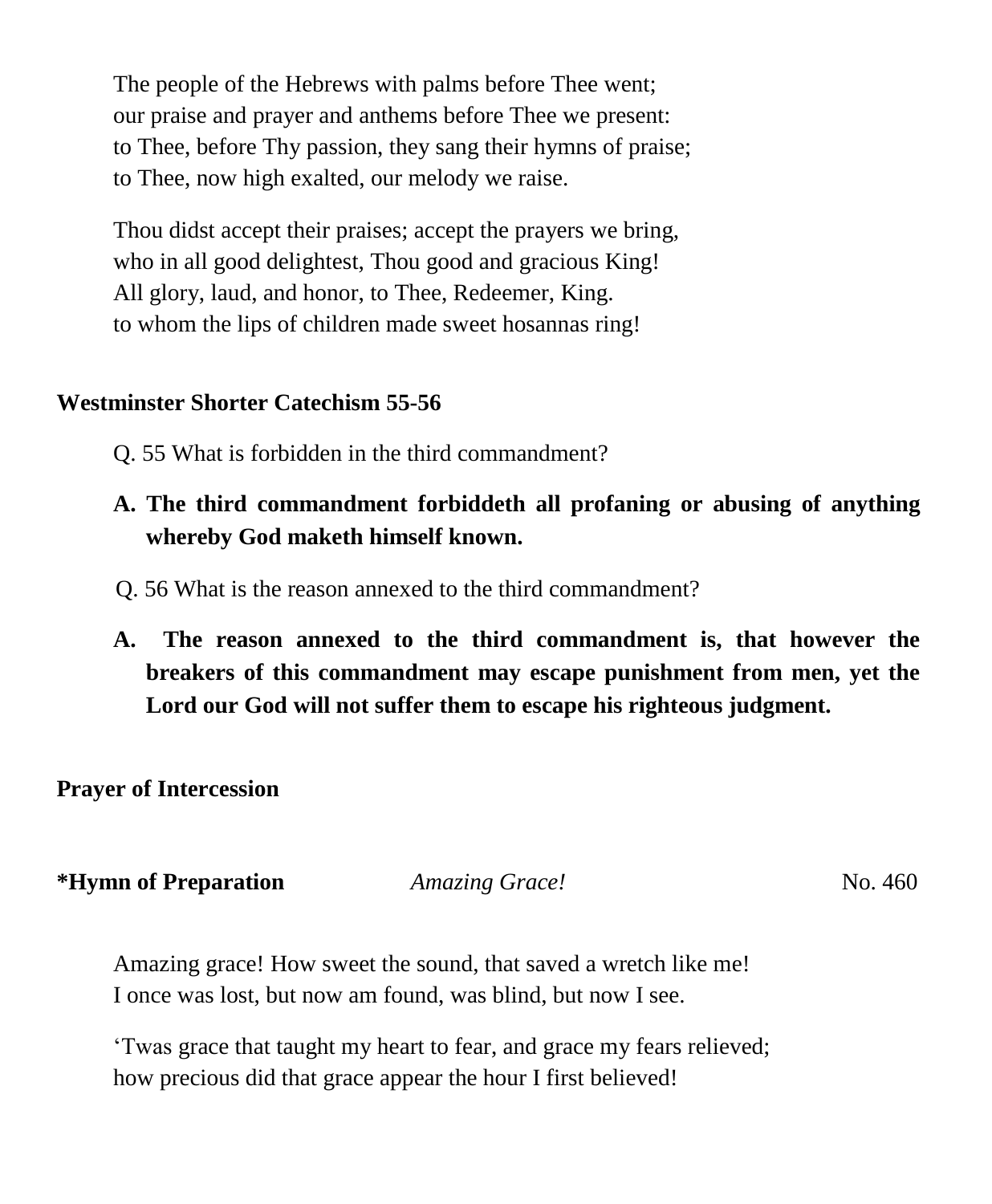Thro' many dangers, toils, and snares, I have already come; 'tis grace has brought me safe thus far, and grace will lead me home.

The Lord has promised good to me, His Word my hope secures; He will my shield and portion be, as long as life endures.

And when this flesh and heart shall fail, and mortal life shall cease, I shall possess within the veil a life of joy and peace.

When we've been there ten thousand years, bright shining as the sun, we've no less days to sing God's praise than when we've first begun.

**Sermon** The True Savior Luke 7:36-50

### Sermon Outline

1. The True Host

2. The True Sinner

3. True Love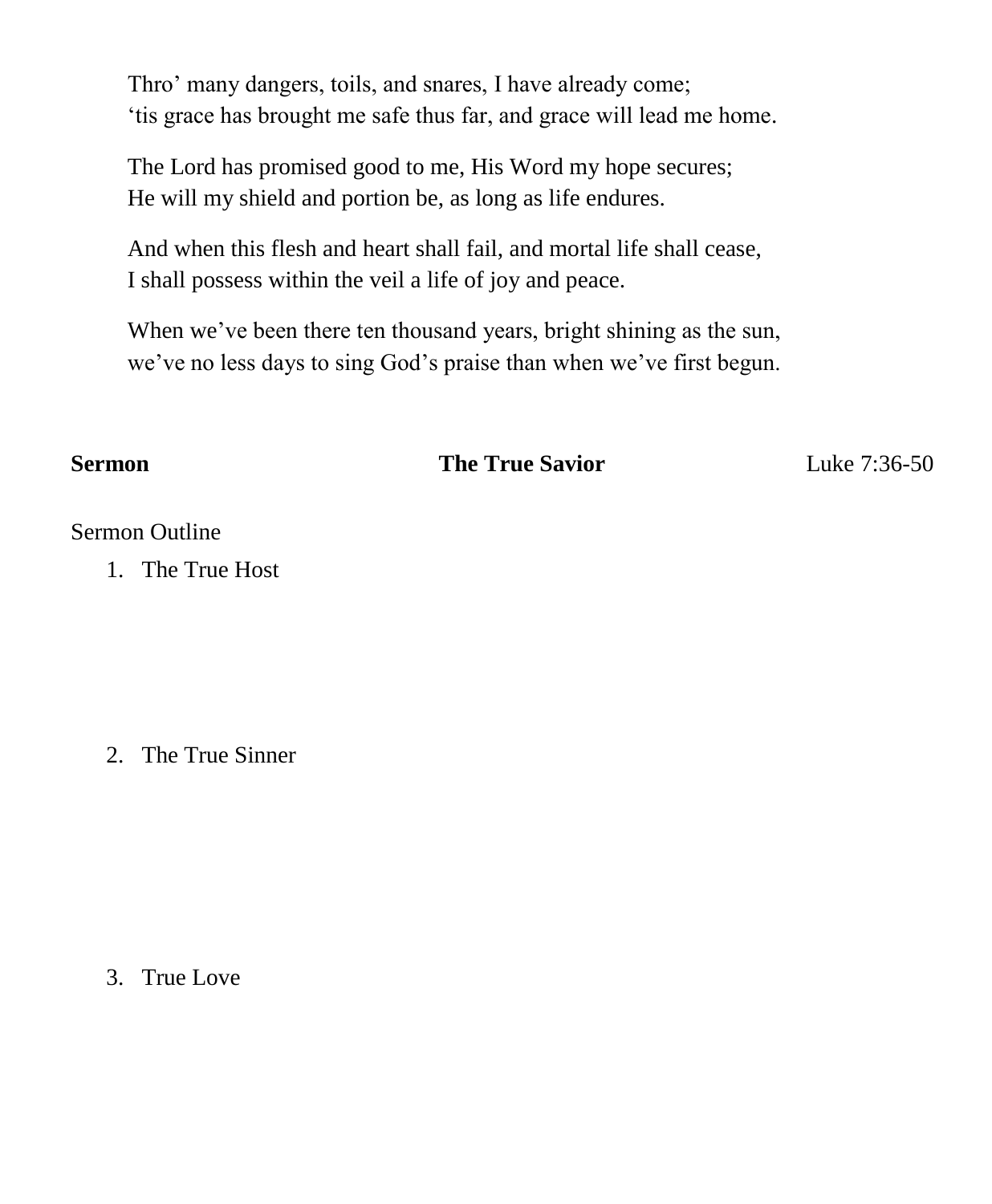Questions for Further Reflection:

- 1. What is your greatest need in this life? No, really…what is your greatest need, right now, in your life? How do your needs influence how you see Jesus?
- 2. What is true repentance of sin? What does it look like in your life?
- 3. When was the last time that you opened up your home to those outside your immediate family? What are some ways that you can host others?
- 4. Do you have a reputation for being welcoming? If not, how can you start to change that?

### **\*Hymn of Response** *It Is Well with My Soul* No. 691

When peace, like a river, attendeth my way; when sorrows like sea billows roll; whatever my lot, Thou hast taught me to say, "It is well, it is well with my soul."

# **Refrain:**

# **It is well (It is well) with my soul, (with my soul). It is well, it is well with my soul.**

Though Satan should buffet, though trials should come, let this blest assurance control, that Christ has regarded my helpless estate, and has shed His own blood for my soul. **(Refrain)**

My sin, O the bliss of this glorious thought! my sin, not in part, but the whole, is nailed to the cross and I bear it no more; praise the Lord, praise the Lord, O my soul! **(Refrain)**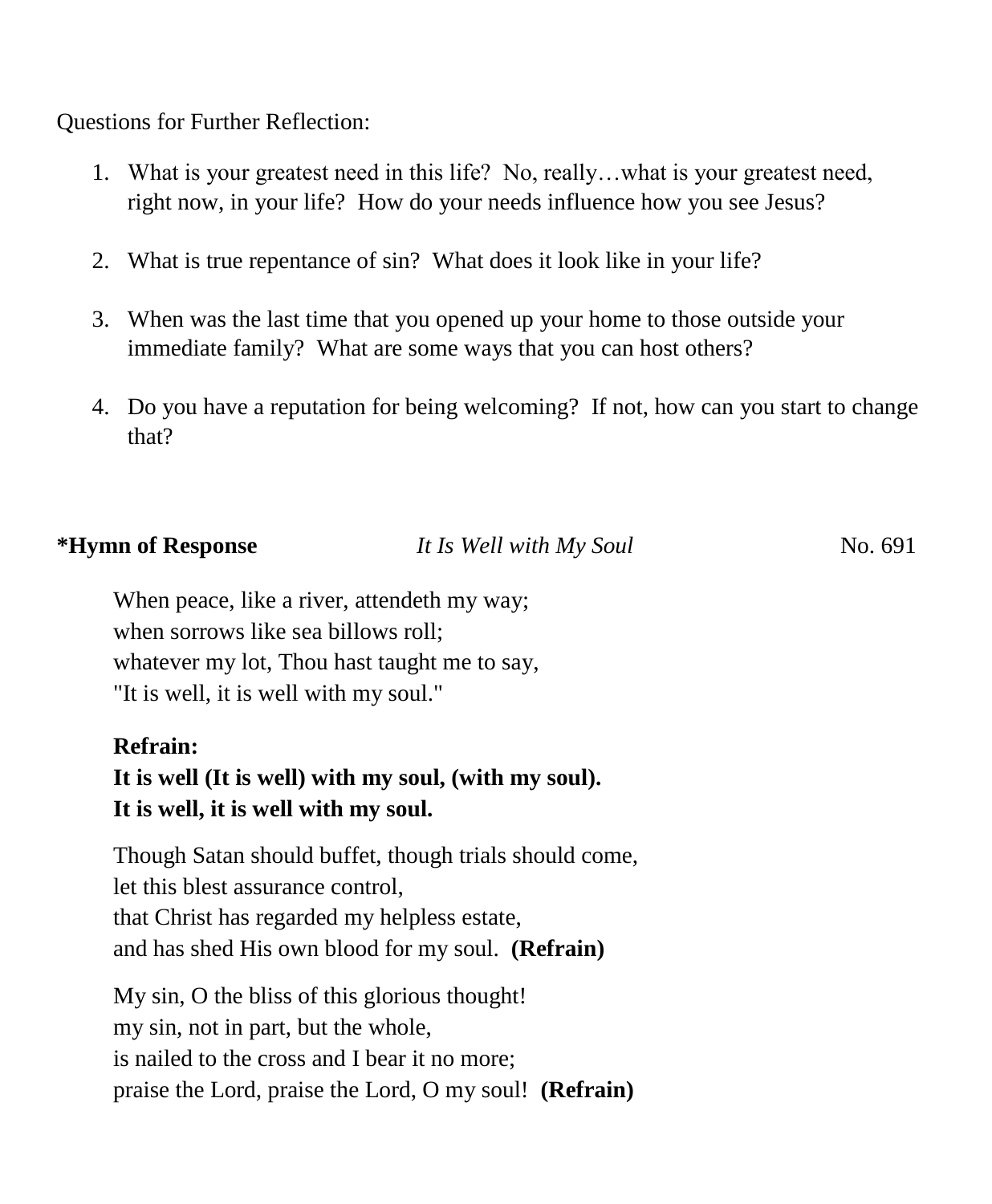**Refrain: It is well (It is well) with my soul, (with my soul). It is well, it is well with my soul.**

O Lord, haste the day when the faith shall be sight, the clouds be rolled back as a scroll, the trump shall resound and the Lord shall descend, "Even so," it is well with my soul. **(Refrain)**

### **\*Benediction**

### **\*Gloria Patri** No. 735

Glory be to the Father, and to the Son, and to the Holy Ghost; as it was in the beginning, is now, and ever shall be, world without end. Amen, amen.

**\*Postlude** *All Hail the Power of Jesus' Name* arr. Page

**\* Congregation:** Please stand as able.

**\* \* \* \* \* \* \* \***

**Organ & Piano** Sandy Schoon **Intercessory Prayer** Nelson Schoon, Elder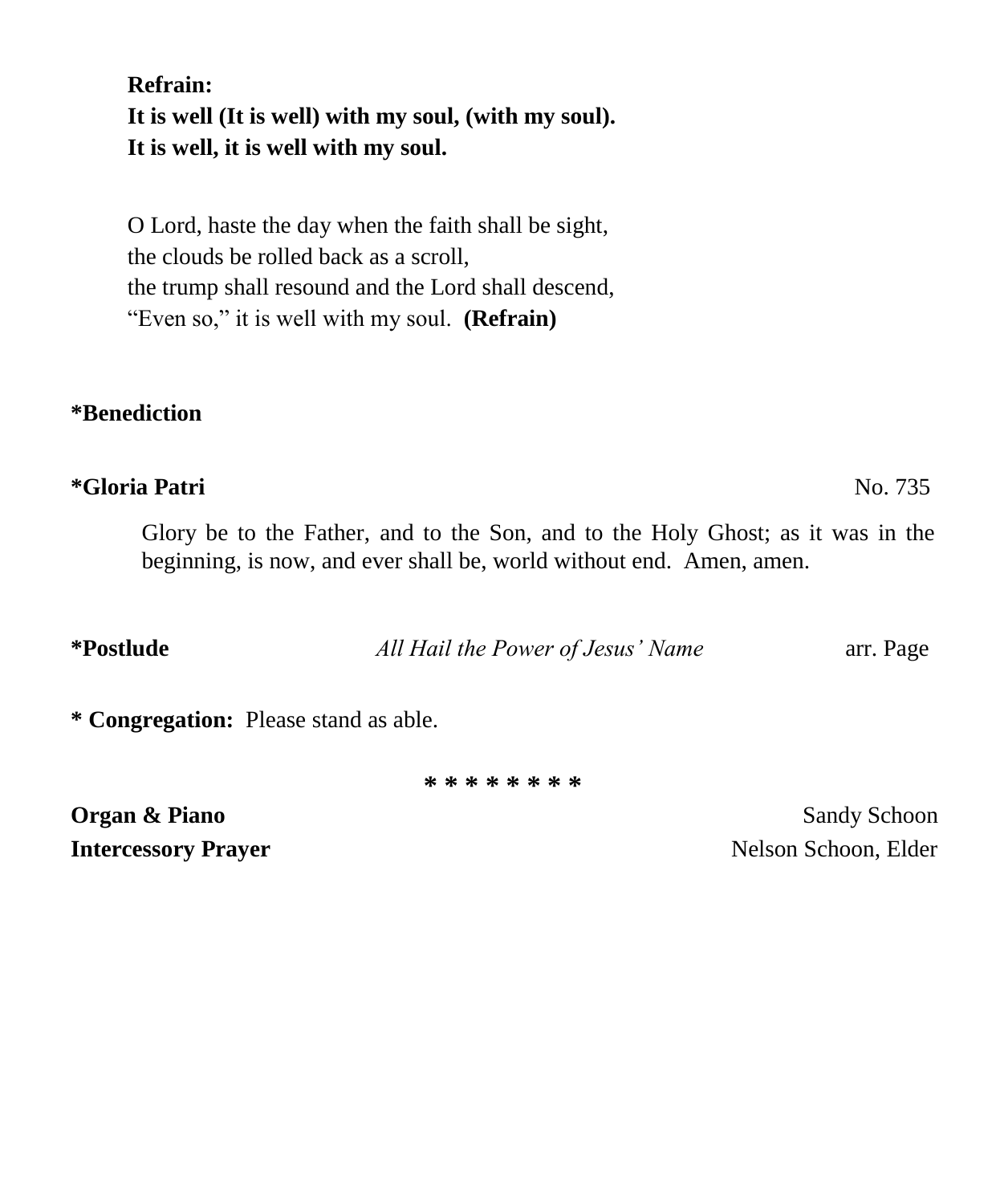# **Weekly Calendar**

| <b>DATE</b>     | TIME     | <b>EVENT</b>                                                 |
|-----------------|----------|--------------------------------------------------------------|
| <b>SUN 7/19</b> | 10:00 AM | Worship Service (also available on YouTube $\&$<br>Facebook) |
| <b>SUN 7/26</b> | 10:00 AM | Worship Service (also available on YouTube $\&$<br>Facebook) |

# **Serving the Lord**

|                   | 7/19      | 7/26       | 8/2                 |
|-------------------|-----------|------------|---------------------|
|                   |           |            |                     |
| <b>AM Nursery</b> | N/A       | N/A        | N/A                 |
| Greeters          | N/A       | N/A        | N/A                 |
| <b>Treats</b>     | N/A       | N/A        | N/A                 |
| Serve/Cleanup     | N/A       | N/A        | N/A                 |
| Audio             | J. Martin | B. Schoon  | <b>B.</b> Armstrong |
| Elder of the Week | Schoon    | Gretzinger | Lindborg            |